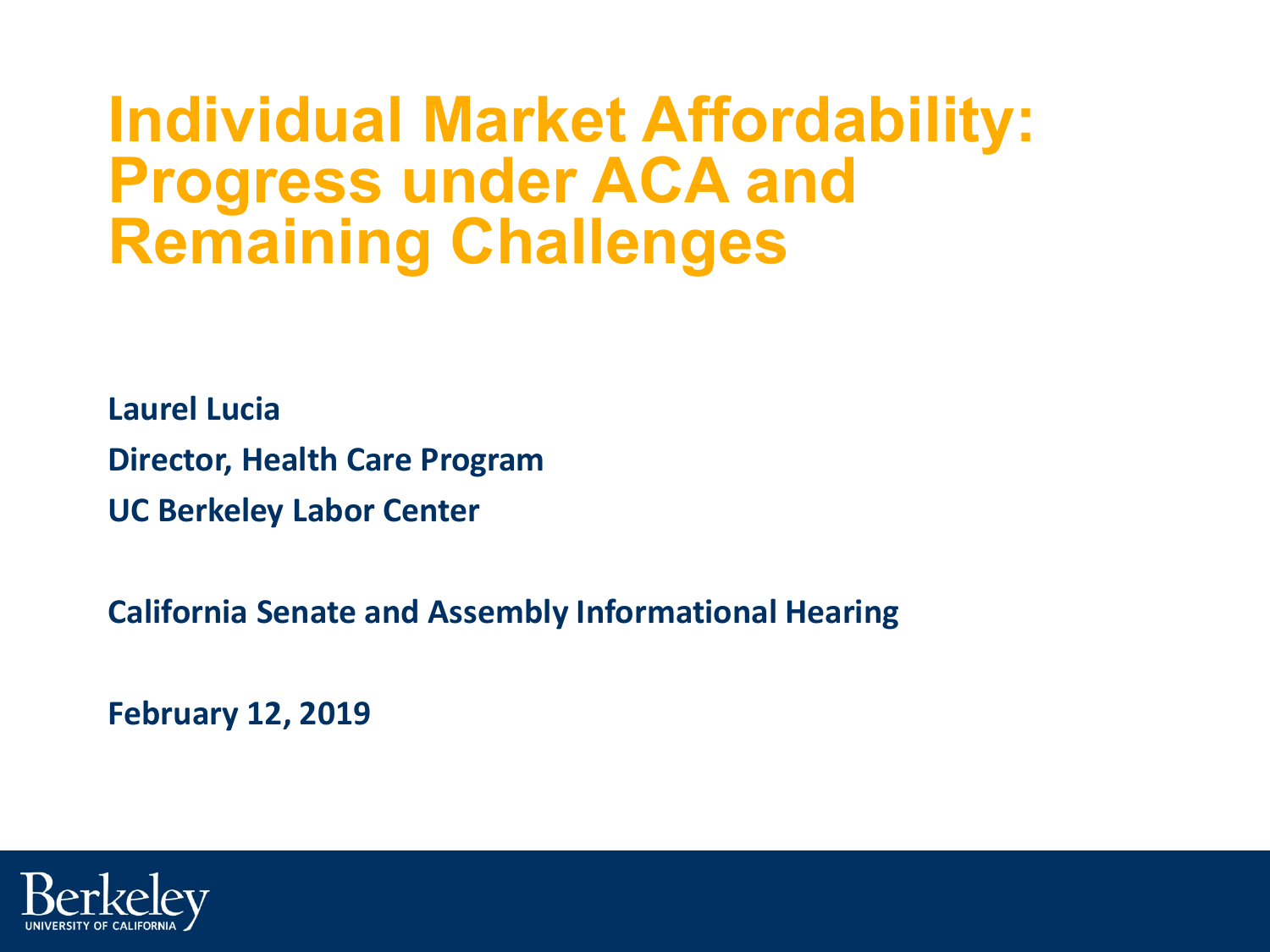#### **Substantial gains in individual market enrollment and affordability under ACA**

#### California individual market enrollment



- $\hat{\mathbf{\cdot}\mathbf{S}}$  **Subsidies were a very or extremely important enrollment decision factor for 70% of subsidized Covered California enrollees (2015)**
- **Other contributing factors: individual mandate, guaranteed issue, strong outreach & enrollment, etc.**



Sources: Wilson K, [State Releases Data on California 2017 Health Insurance Enrollment,](https://www.chcf.org/blog/state-releases-data-on-california-2017-health-insurance-enrollment/) California Health Care Foundation Blog, August 1, 2018. NORC at the University of Chicago, *Covered California* Overview of [Findings from the Third California Affordable Care Act Consumer Tracking Survey, October 22, 2015.](https://hbex.coveredca.com/data-research/library/2015CA-Affordable-Care-Act%20Consumer-Tracking-Survey.pdf)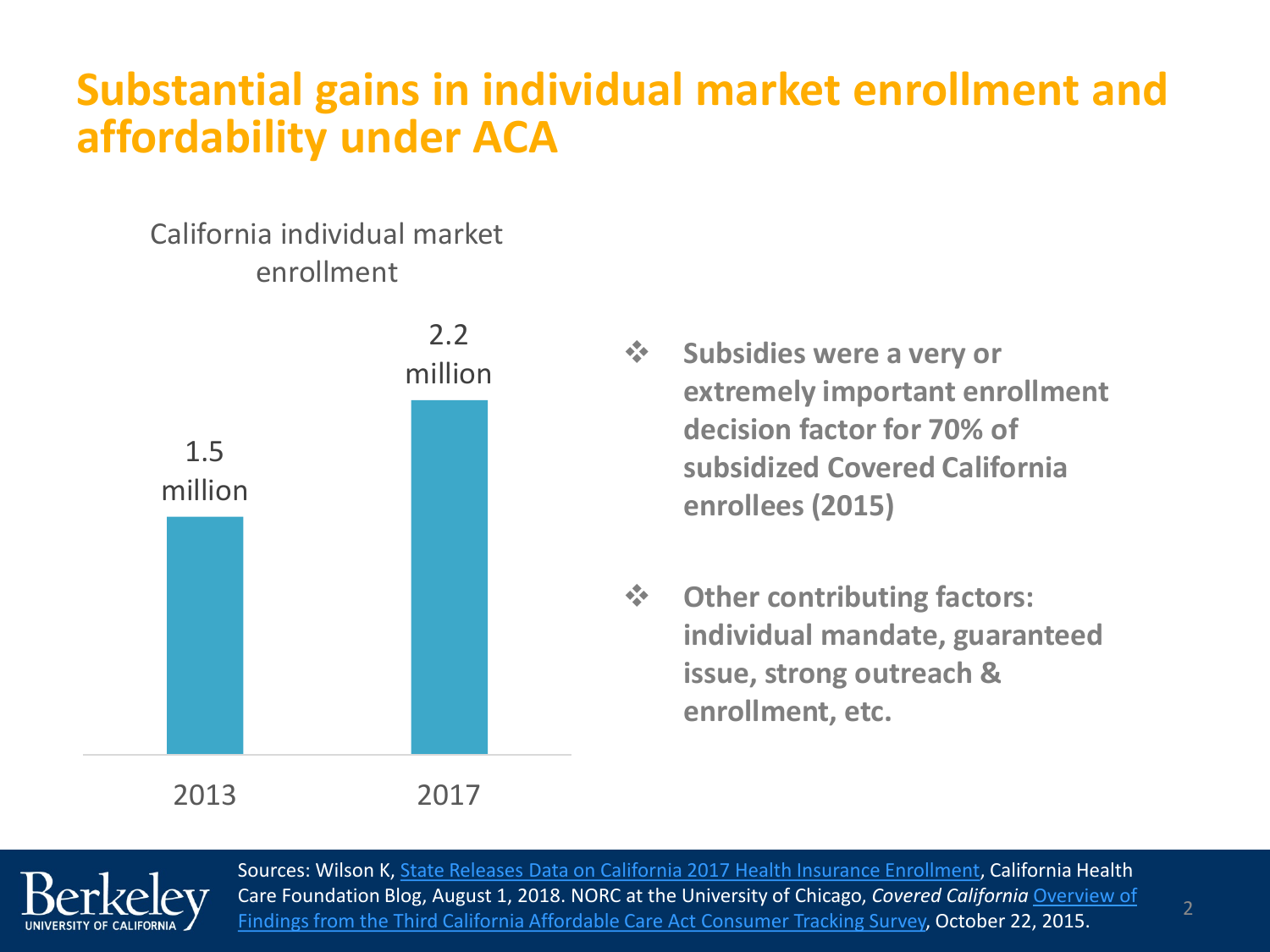### **1.2 million enrolled in Covered California with subsidies**

|                                                                                                                         | <b>Income eligibility</b>                                                                                     | <b>Average subsidy per</b><br>member per<br>month, 2018 |
|-------------------------------------------------------------------------------------------------------------------------|---------------------------------------------------------------------------------------------------------------|---------------------------------------------------------|
| Premium subsidies<br>(Advance Premium Tax Credits<br>or APTCs)<br>1.2 million enrollees                                 | At or below 400% of the<br>Federal Poverty Level (FPL),<br>or $$48,240$ single/<br>\$98,400 for a family of 4 | \$444                                                   |
| Financial assistance with<br>deductibles, copayments, etc.<br>(Cost Sharing Reductions<br>or CSRs)<br>600,000 enrollees | At or below 250% FPL,<br>or $$30,150$ single/<br>\$61,500 family of 4                                         | \$131                                                   |

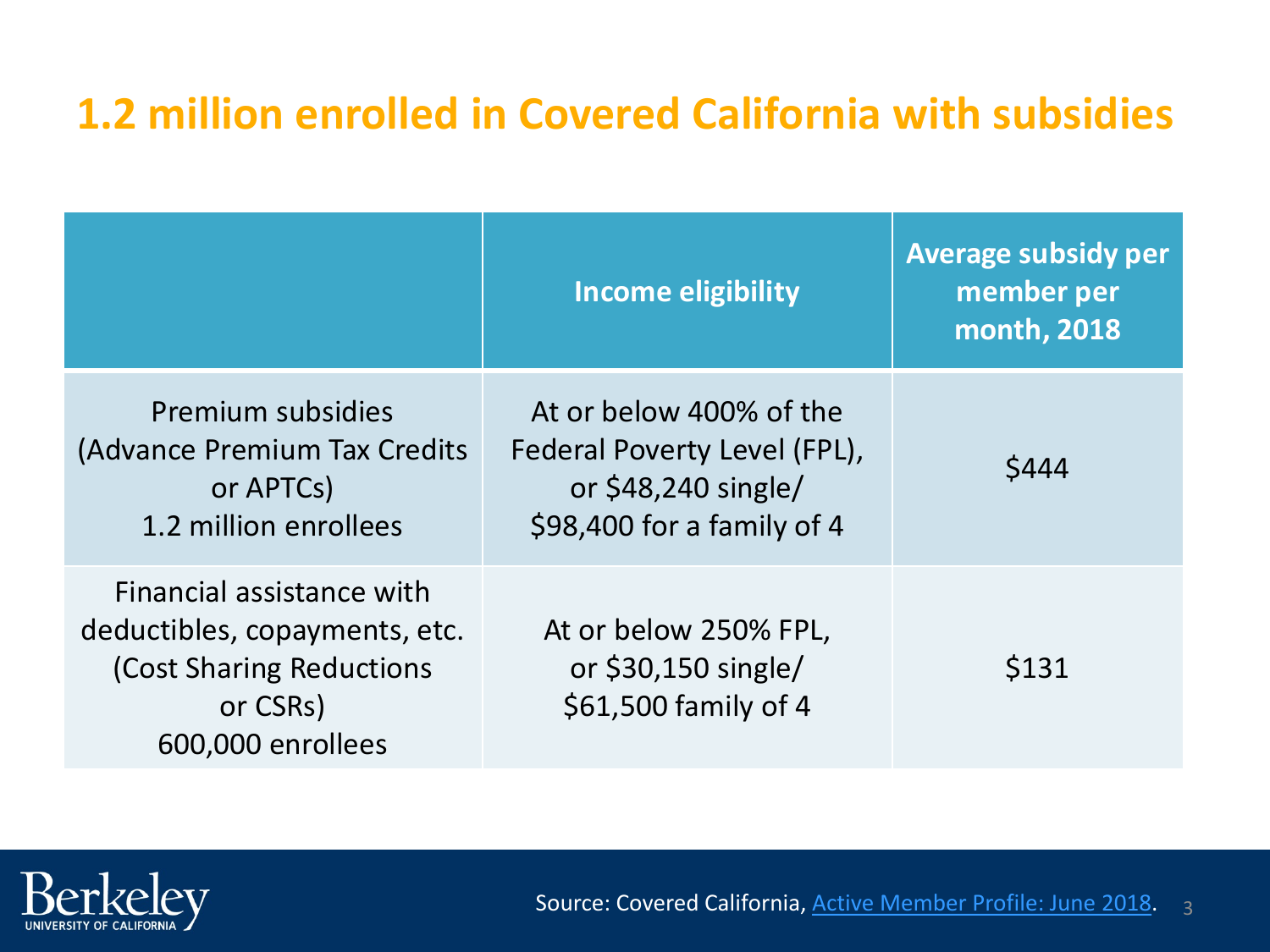#### **Subsidy-eligible individuals' monthly premium contributions**

**Per member per month premium, second lowest cost Silver plan, 2018**

Unsubsidized premium range for ages 21-64 across regions **\$254 - \$1,357**



Average net premium with subsidies **\$115**





[in California's Individual Health Insurance Market, February 1, 2019.](https://hbex.coveredca.com/data-research/library/CoveredCA_Options_To_Improve_Affordability.pdf) 4 Sources: Covered California 2018 rates. Covered California, Options to Improve Affordability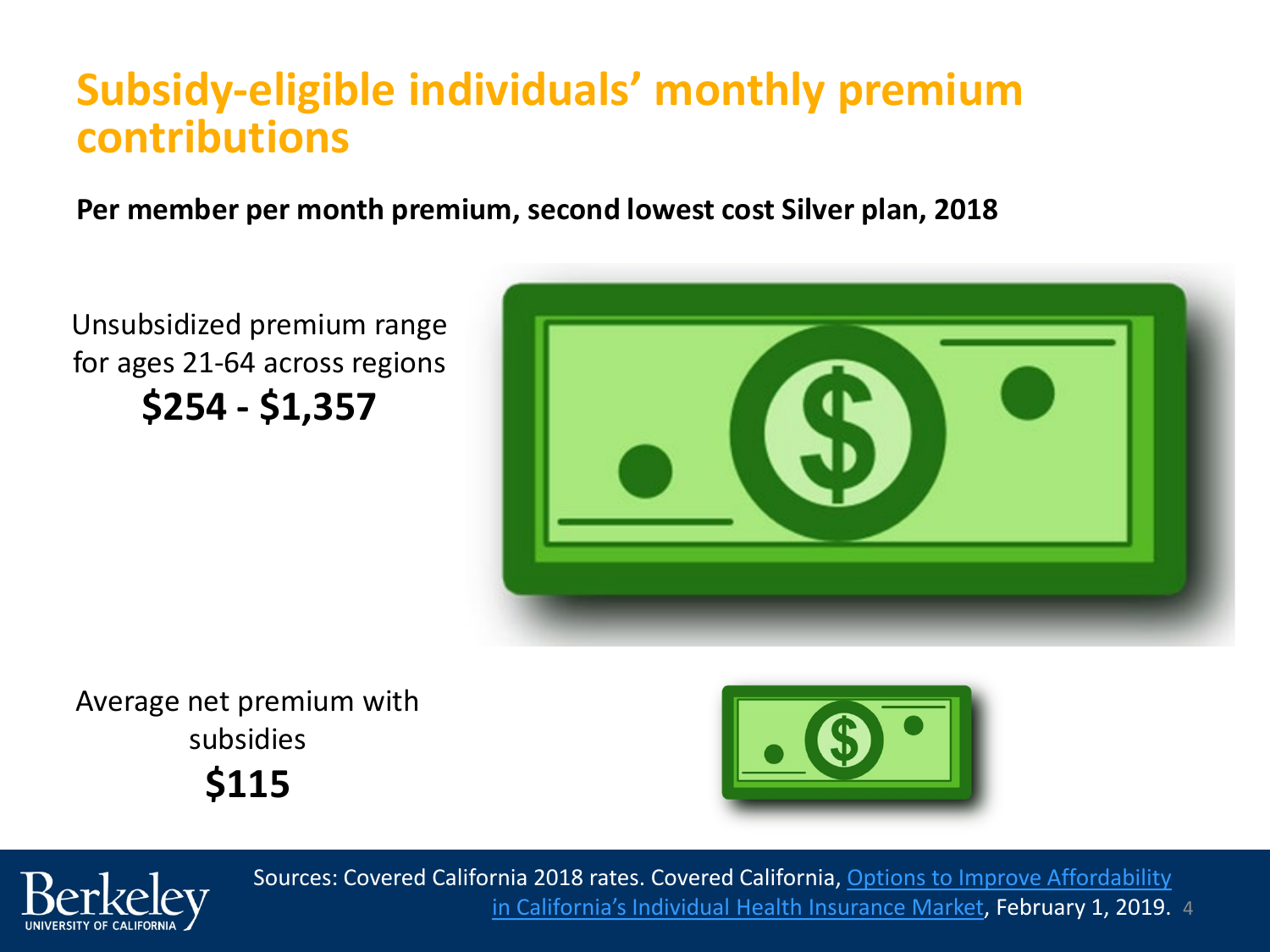#### **Without further state action, the uninsurance rate will rise**





Source: UC Berkeley UCLA CalSIM version 2.2 5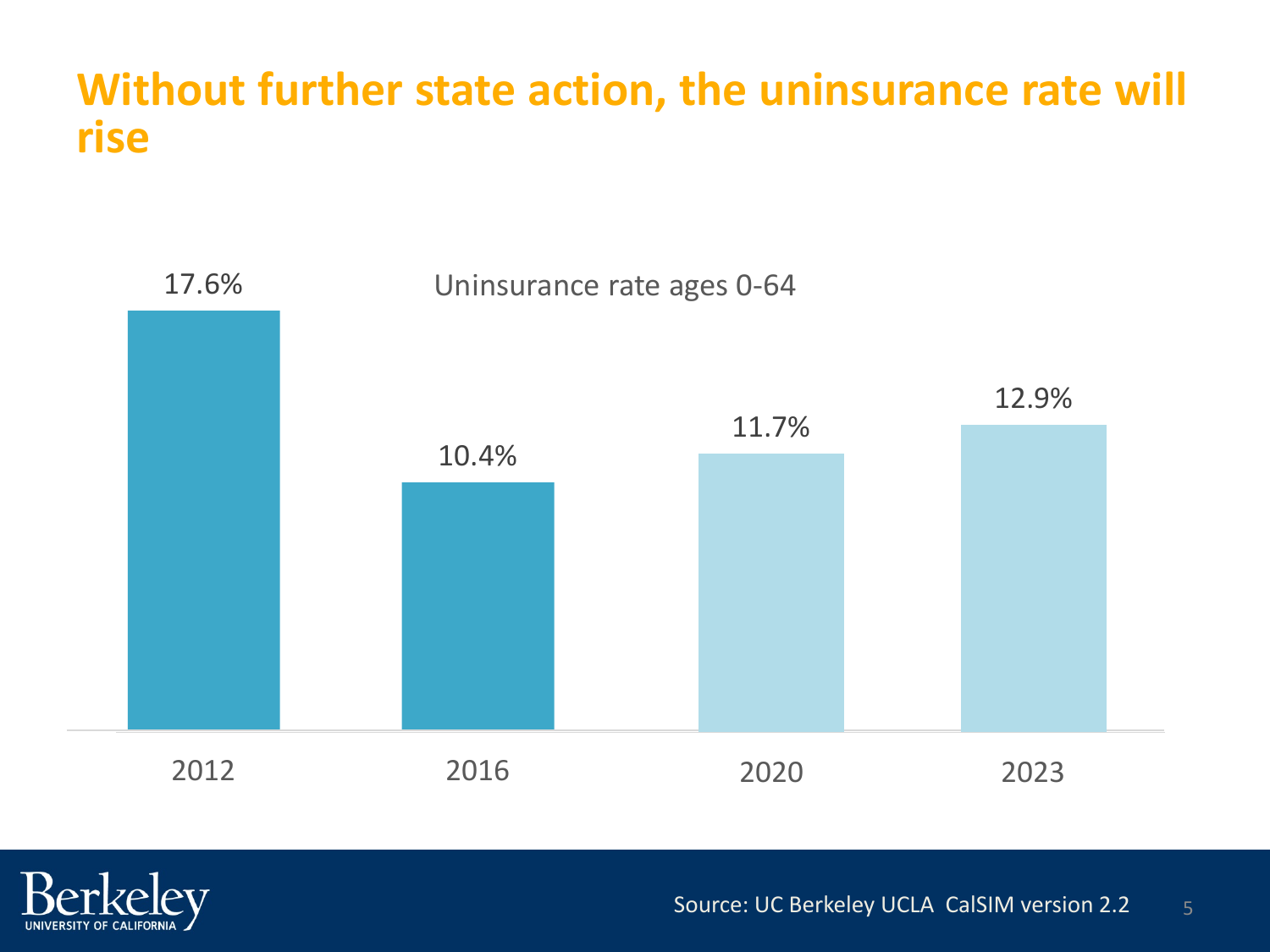### **Over 1 million uninsured projected to be eligible for Covered California**

Uninsured by eligibility category, age 0-64



**4.44 m**

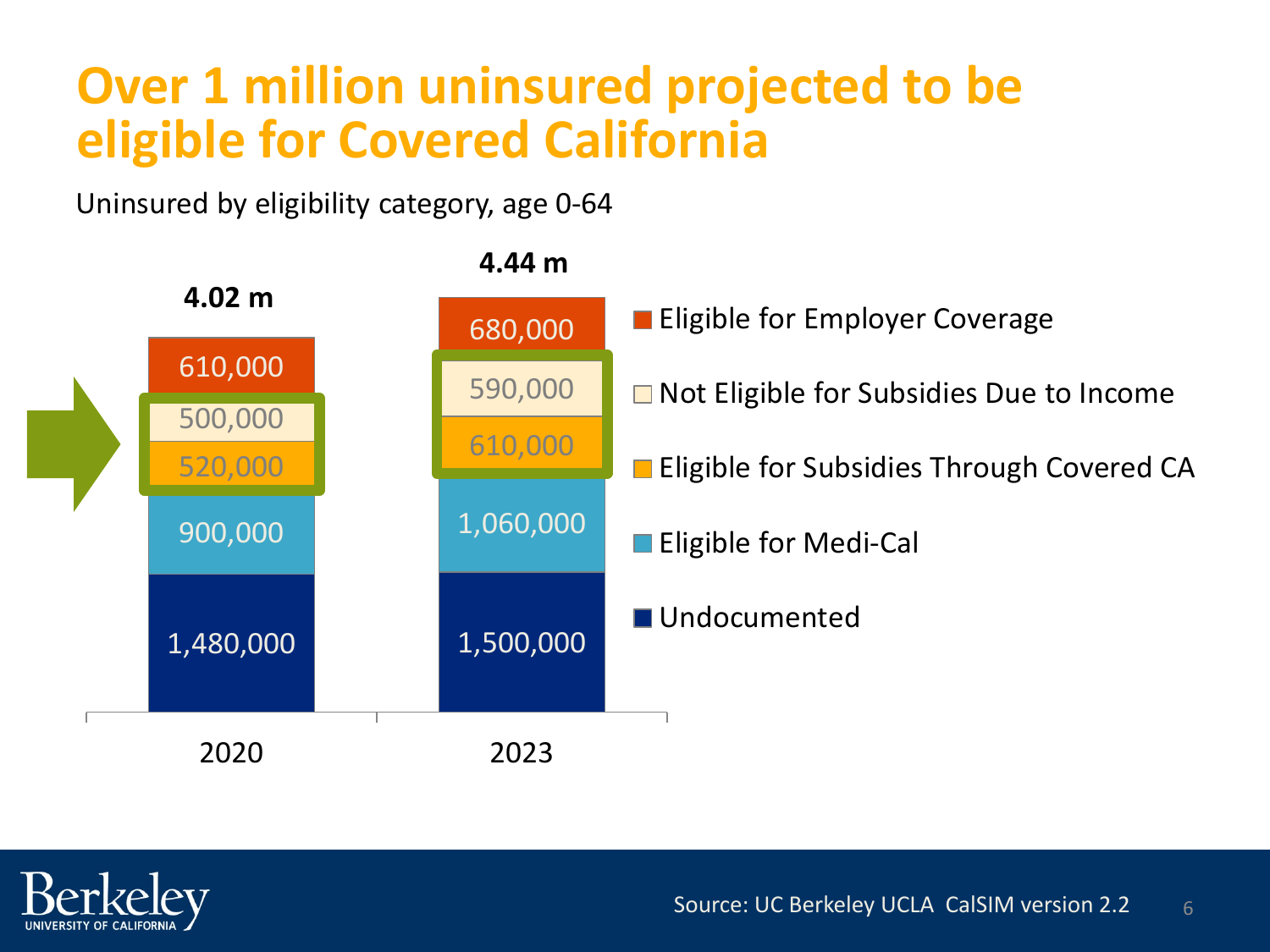#### **Those eligible for Covered CA but uninsured have a range of income levels**

**California non-elderly uninsured by eligibility category and income, 2020**



Notes: Uninsured estimates rounded to the nearest 10,000 individuals. Excludes undocumented immigrants who are not eligible for subsidies or to purchase coverage through Covered California, and uninsured individuals eligible for Medi-Cal.

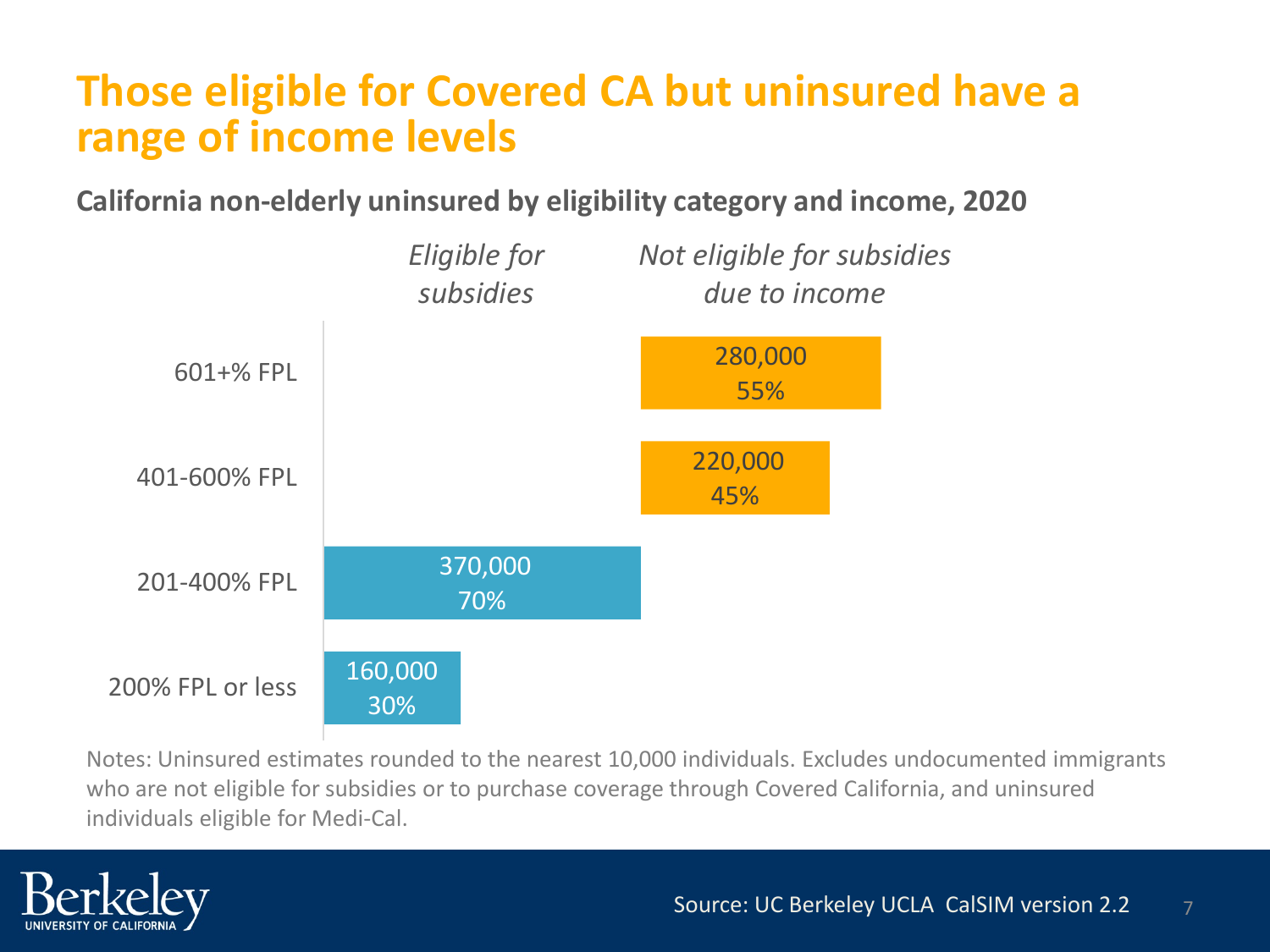#### **Many individual market enrollees report difficulty affording premium and out-of-pocket costs**

California individual market enrollees reporting some or a lot of difficulty paying health care costs in 2017





Source: Fung V, Liang C, Hsu C, Health Insurance and Health care Affordability Perceptions Among [Individual Insurance Market Enrollees in California in 2017, California Health Care Foundation, Ma](https://www.chcf.org/wp-content/uploads/2018/05/InsuranceCareAffordabilityPerceptions2017.pdf)y 2018.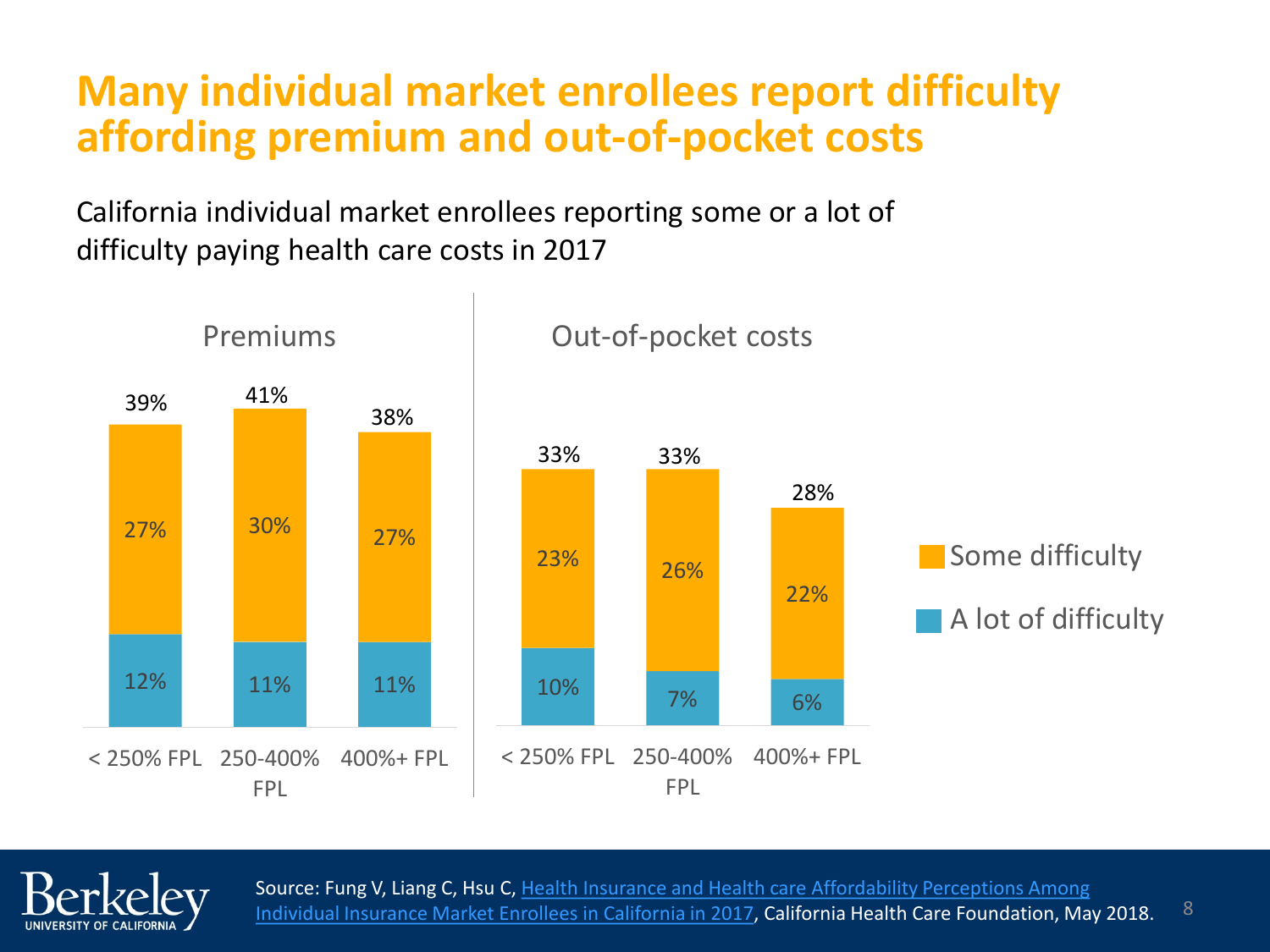#### **Some individual market enrollee report delaying care and financial stress due to the cost of care**

California individual market enrollees in 2017



Of enrollees who needed care, percentage who delayed or did not get care due to cost



Percentage who reported financial stress due to the amount they had to pay for care



Source: Fung V, Liang C, Hsu C, Health Insurance and Health care Affordability Perceptions Among [Individual Insurance Market Enrollees in California in 2017, California Health Care Foundation, Ma](https://www.chcf.org/wp-content/uploads/2018/05/InsuranceCareAffordabilityPerceptions2017.pdf)y 2018.

**32%**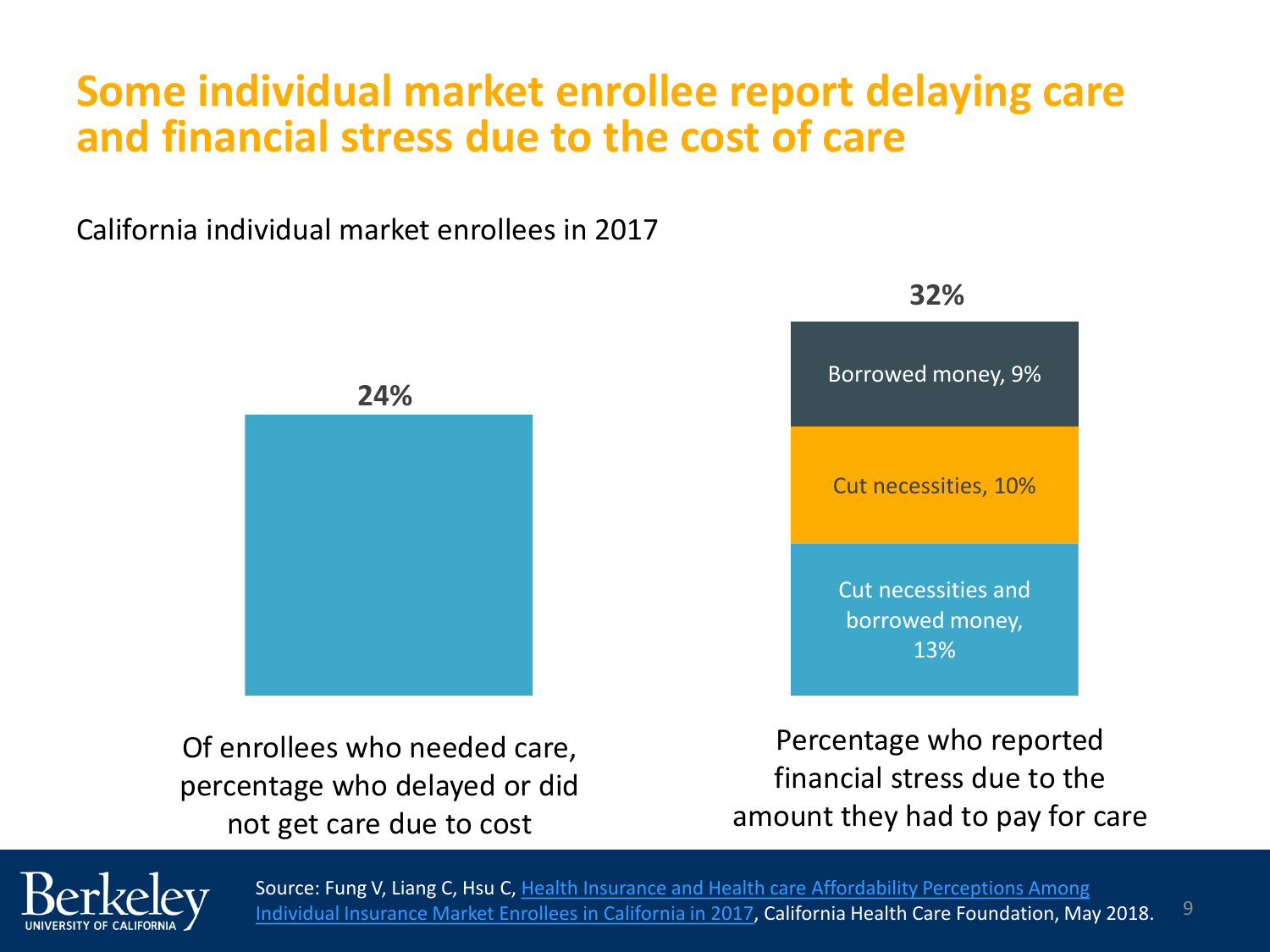### **Affordability examples: eligible for ACA subsidies**



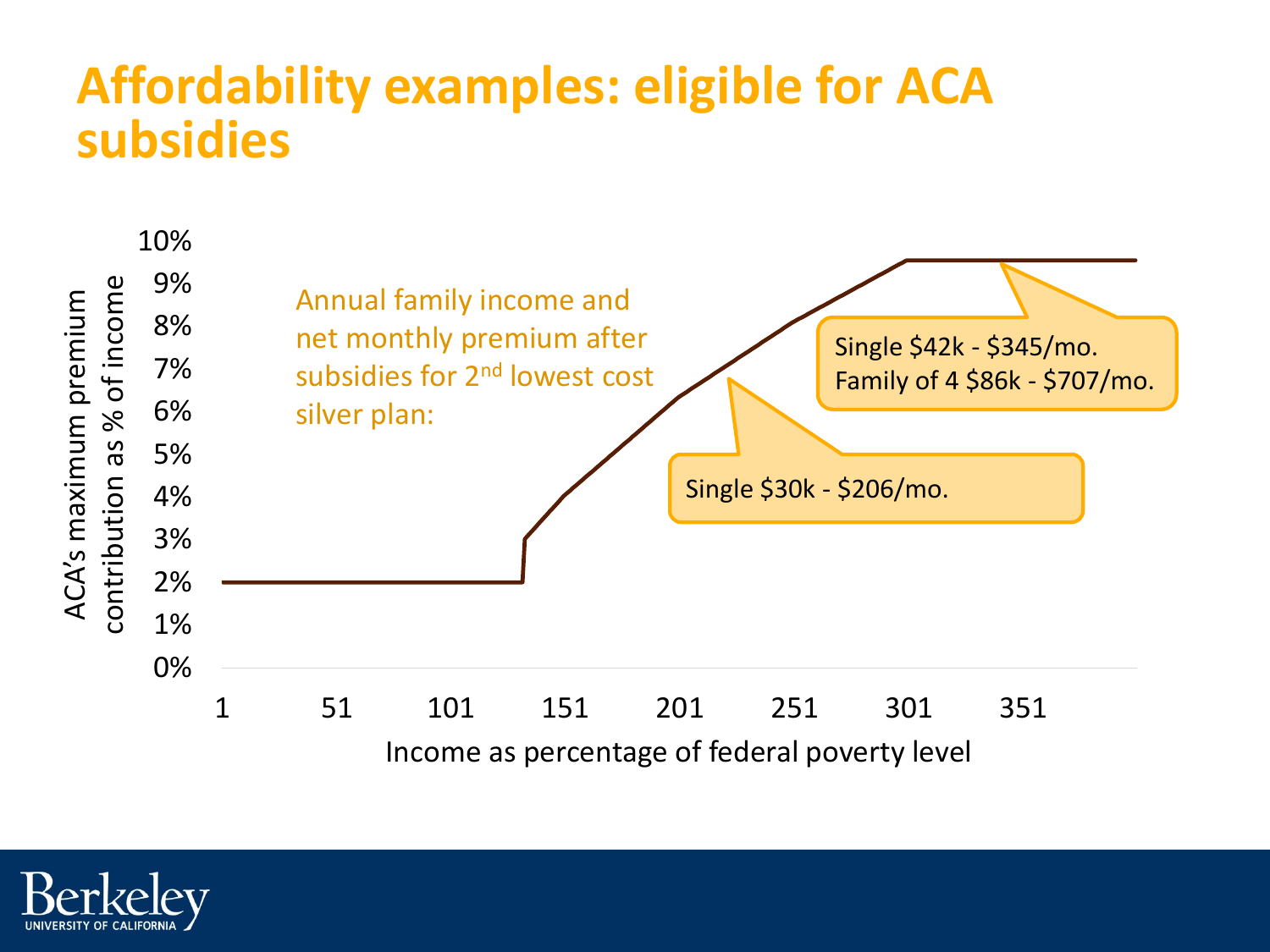### **Affordability example: married couple with income equivalent to 450% FPL**

- **Married couple, both age 55 and self-employed, living in San Mateo, and earning \$74,070 annually**
- **\$1,362 per month total for the lowest cost Bronze plan offered, or 22% of income**
- **Plus pay full cost for any health care costs beyond first three outpatient visits under the plan's \$6,300 deductible**



Photo credit: Transient musket (**[CC BY-NC-ND 2.0](https://creativecommons.org/licenses/by-nc-nd/2.0/))**

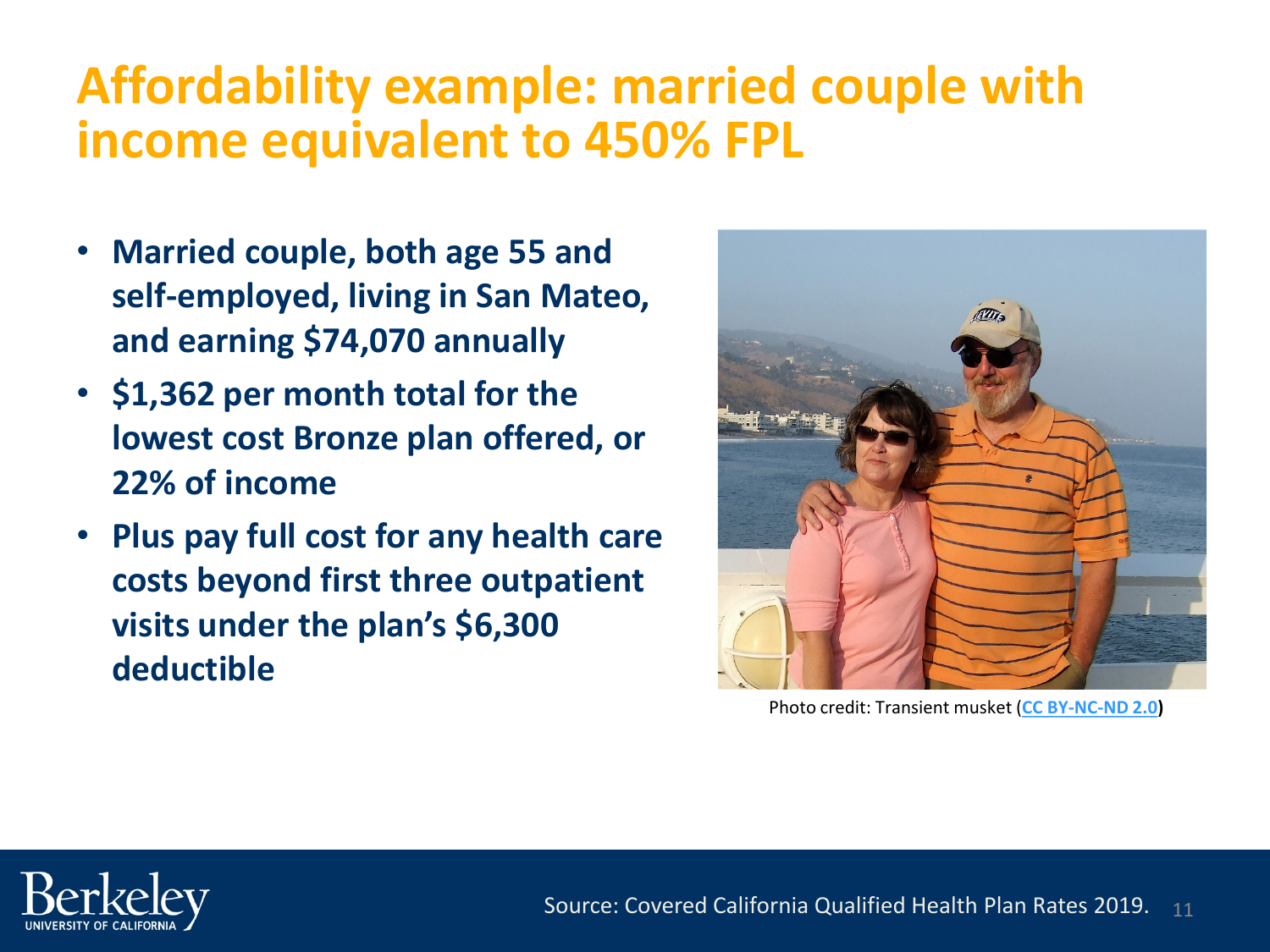### **California's high cost of living adds to affordability challenges**

**Factoring in local costs, that is equivalent to**  *5 times* **the federal poverty level in CA &** *6 times* **in San Francisco**





Source: UC Berkeley Labor Center analysis using California Poverty Measure developed by Public Policy Institute of California and Stanford Center on Poverty and Inequality.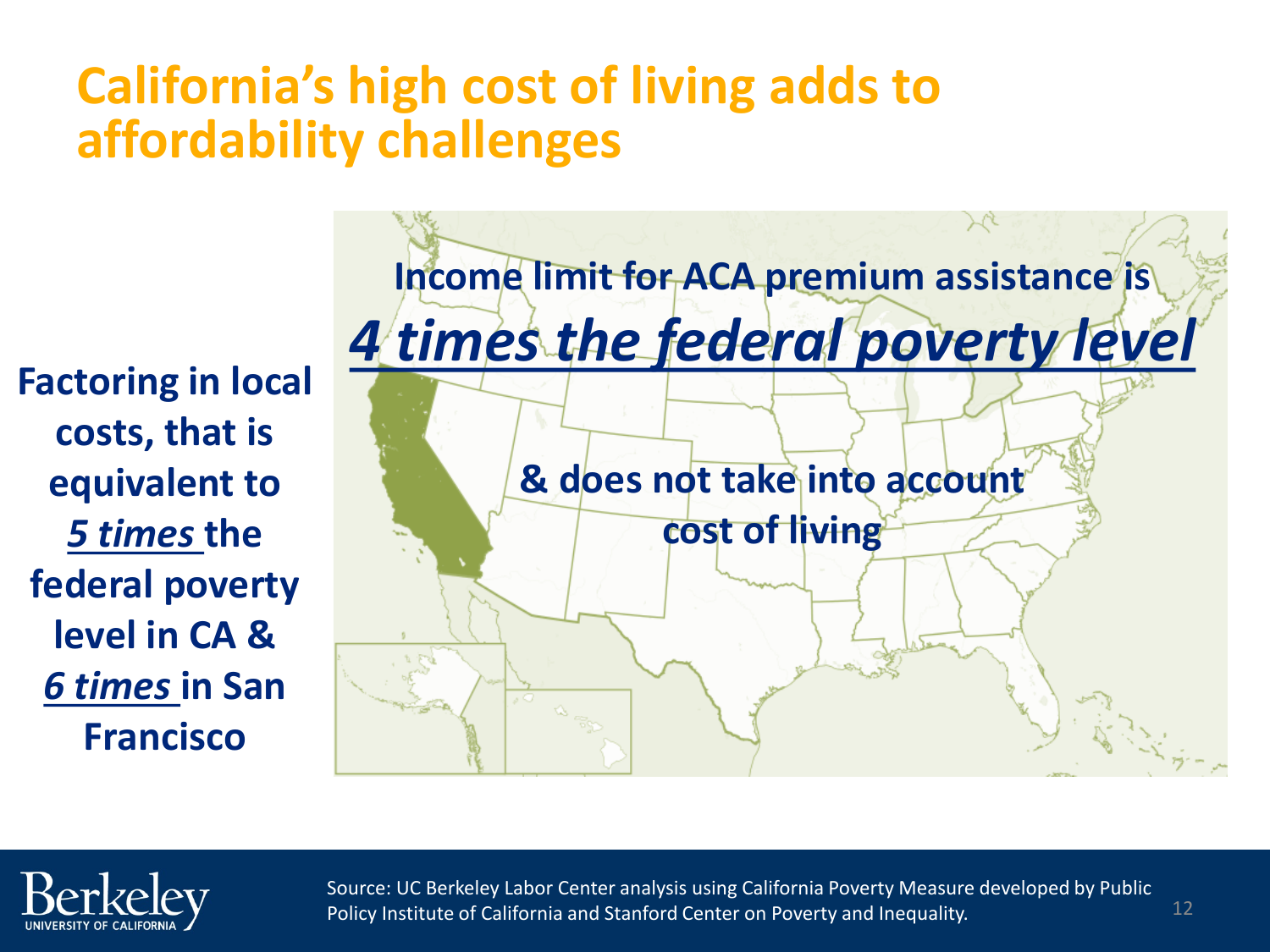### **Summary**

- **Substantial gains in individual market enrollment and affordability under ACA in California**
- **But affordability challenges remain for:**

| <b>Uninsured</b>                                         | <b>Insured in individual market</b>                                                          |
|----------------------------------------------------------|----------------------------------------------------------------------------------------------|
| Individuals already eligible for<br><b>ACA subsidies</b> | <b>Middle-class consumers not</b><br>eligible due to income,<br>especially older individuals |
| <b>Premium affordability</b>                             | <b>Out-of-pocket affordability</b>                                                           |

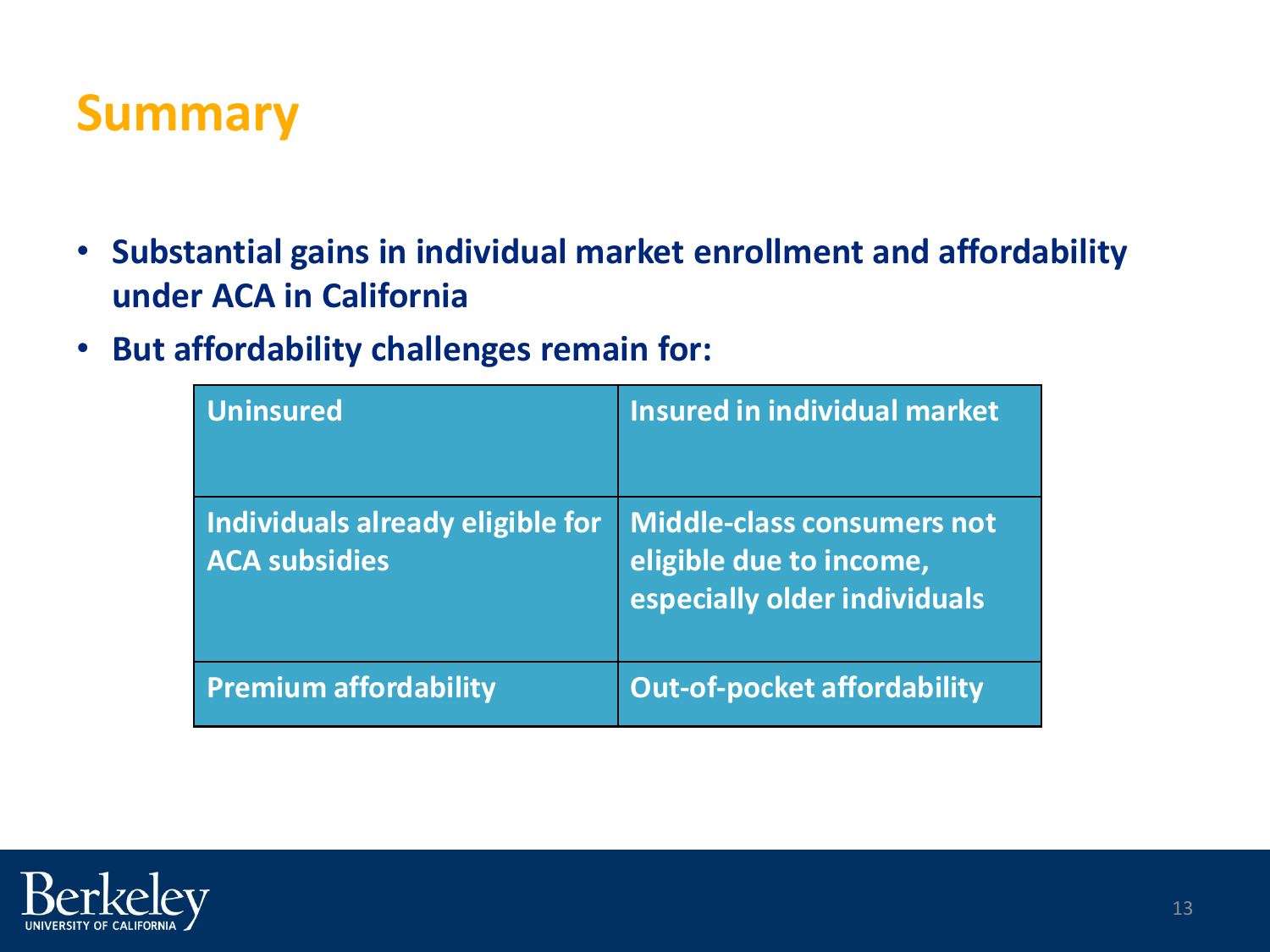## **UC Berkeley Labor Center research**

- **Towards Universal Health Coverage: California Policy Options for Improving Individual Market Affordability and Enrollment [http://laborcenter.berkeley.edu/ca-policy-options-individual-market](http://laborcenter.berkeley.edu/ca-policy-options-individual-market-affordability/)affordability/**
- **California's Health Coverage Gains to Erode Without Further State Action (with UCLA Center for Health Policy Research) [http://laborcenter.berkeley.edu/ca-coverage-gains-to-erode-without-further](http://laborcenter.berkeley.edu/ca-coverage-gains-to-erode-without-further-state-action/)state-action/**
- **Balancing the Books: How Affordable Is Health Insurance Through Covered California When Local Cost of Living Is Taken Into Account? https://www.chcf.org/publication/balancing-the-books-how-affordable-is[health-insurance-through-covered-california-when-local-cost-of-living-is](https://www.chcf.org/publication/balancing-the-books-how-affordable-is-health-insurance-through-covered-california-when-local-cost-of-living-is-taken-into-account/)taken-into-account/**
- **Older Californians Struggle to Afford Lowest-Cost Plans on Covered California <https://www.chcf.org/publication/lowest-cost-plans-covered-california/>**